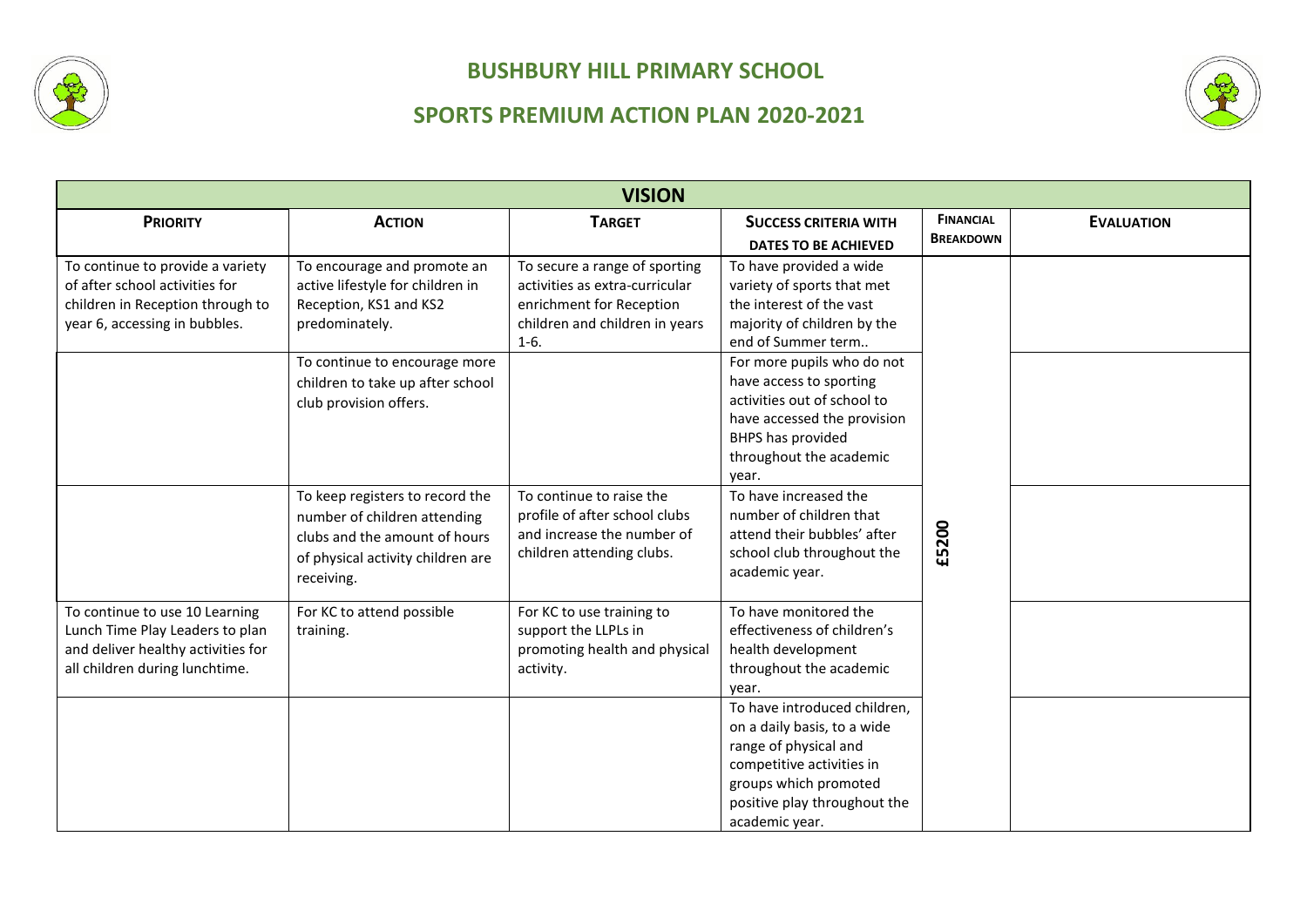



| To secure the school staffs'<br>knowledge and confidence in P.E.<br>delivery. | To provide staff with<br>information regarding changes<br>to PE through sharing medium<br>term planning, PE policy,<br>curriculum overview,<br>progression map and I, I, I<br>documents. | To make staff aware of<br>changes made by KC and EH,<br>to reiterate P.E. expectations. | To have secured the school<br>staff's knowledge and<br>confidence in P.E. delivery<br>throughout the academic<br>year. |  |
|-------------------------------------------------------------------------------|------------------------------------------------------------------------------------------------------------------------------------------------------------------------------------------|-----------------------------------------------------------------------------------------|------------------------------------------------------------------------------------------------------------------------|--|
| To increase participation in<br>competitive sport in school.                  | For children to engage in<br>healthy competition.                                                                                                                                        | Target KS1 and KS2 children<br>for competition. (To gain<br>Sports Mark).               | To have worked with the<br>PASS team for evidence of<br>KS1 and KS2 involvement<br>throughout the academic<br>year.    |  |
| To encourage healthy lifestyle<br>and activity participation.                 | For children to take part in<br>online challenges which involve<br>active participation.                                                                                                 | For classes to participate in<br>online challenges.                                     | For BHPS to have<br>participated in online<br>challenges throughout the<br>academic year.                              |  |
|                                                                               |                                                                                                                                                                                          | To share online challenges<br>with parents for children to<br>participate in at home.   | For challenges to have been<br>shared throughout the year<br>with children and parents for<br>them to participate in.  |  |

| <b>SCHOOL IMPROVEMENT</b>                                                           |                                                                                                                        |                                                                                                                                                                          |                                                                                      |                                      |                   |
|-------------------------------------------------------------------------------------|------------------------------------------------------------------------------------------------------------------------|--------------------------------------------------------------------------------------------------------------------------------------------------------------------------|--------------------------------------------------------------------------------------|--------------------------------------|-------------------|
| <b>PRIORITY</b>                                                                     | <b>ACTION</b>                                                                                                          | <b>TARGET</b>                                                                                                                                                            | <b>SUCCESS CRITERIA WITH</b><br><b>DATES TO BE ACHIEVED</b>                          | <b>FINANCIAL</b><br><b>BREAKDOWN</b> | <b>EVALUATION</b> |
| For children to continue with the<br>'Daily Mile Challenge' across<br>years 1 to 6. | For children to continue to use<br>the established route as part of<br>their daily routine within their<br>own bubble. | To improve the health and<br>physical fitness of all pupils<br>across the school.<br>These figures below show a<br>combination of both the<br>obese and very obese data: | For the 'Daily Mile<br>Challenge' to have been re-<br>established by Summer<br>Term. | 8<br>$\boldsymbol{\epsilon}$         |                   |
| To continue to improve the<br>quality of teaching and learning<br>and assessment.   | To monitor P.E. assessment to<br>ensure that staff are<br>continuously assessing their                                 | To have staff use their<br>formative and summative<br>assessments to inform their                                                                                        | Checked termly.<br>Final assessments in July,<br>2021.                               |                                      |                   |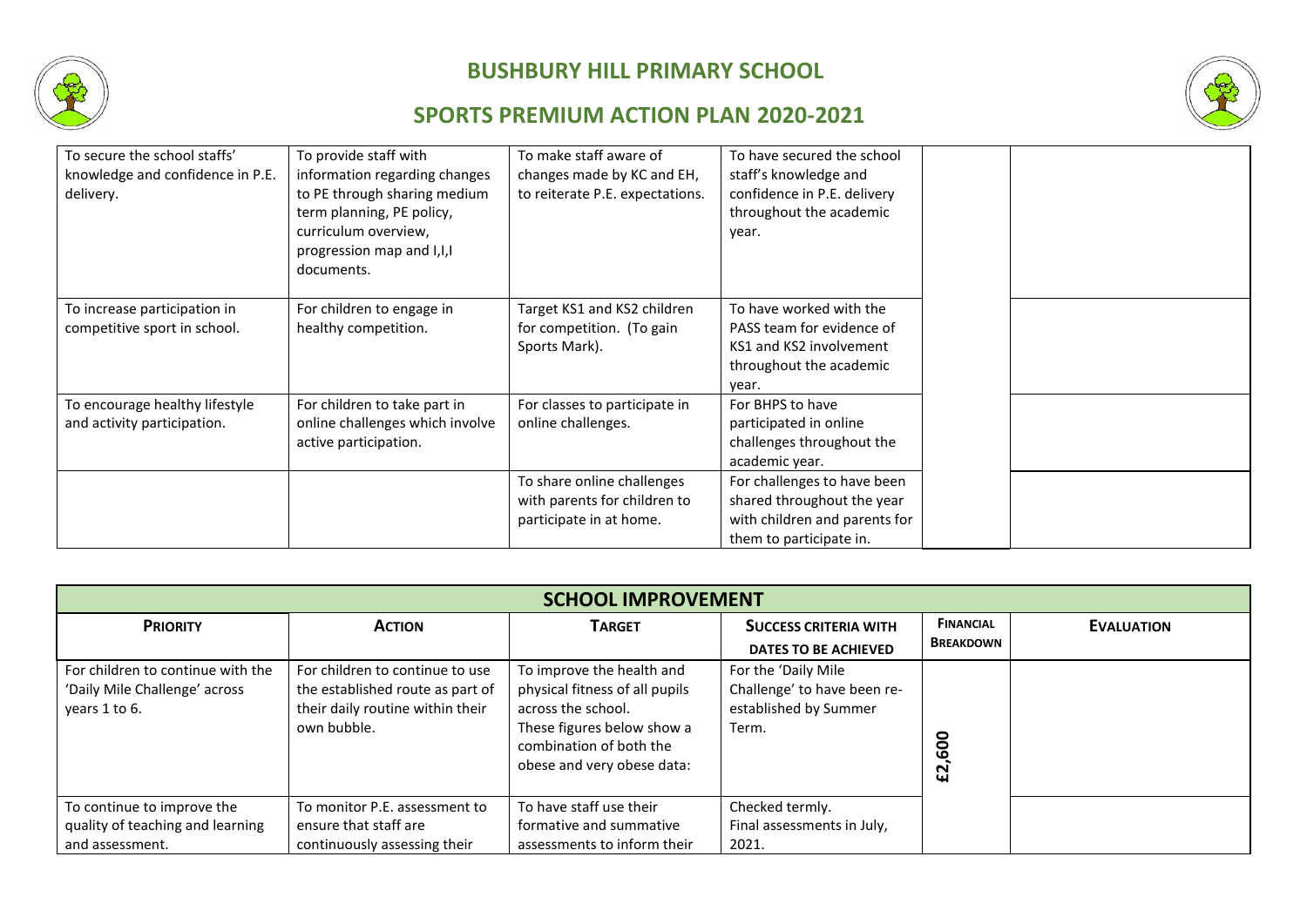



|                                      | children's physical progress in   | planning and delivery of P.E.    |                                 |  |
|--------------------------------------|-----------------------------------|----------------------------------|---------------------------------|--|
|                                      | P.E.                              | to all abilities.                |                                 |  |
|                                      | To support staff delivery of P.E. |                                  | Checked termly.                 |  |
|                                      | to the children and to provide    |                                  | Final assessments in July,      |  |
|                                      | useful and developmental          |                                  | 2020.                           |  |
|                                      | advice and guidance.              |                                  |                                 |  |
|                                      | To provide new staff with         | To inform new staff of the files | To have supported new           |  |
|                                      | planning and resources to staff   | on the shared area where         | school staff knowledge and      |  |
|                                      | to use within their P.E. planning | planning and resources can be    | confidence in P.E. delivery     |  |
|                                      | and lesson delivery.              | accessed for all year groups     | throughout the academic         |  |
|                                      |                                   | across the school.               | year.                           |  |
| For parents to integrate and         | To engage parents to become       | To encourage parents of          | To have gathered evidence       |  |
| observe their children               | involved and support children in  | children attending after school  | of parents attendance in        |  |
| participating in after school clubs. | extra-curricular activities.      | clubs to attend the final week   | Summer term clubs.              |  |
|                                      |                                   | of the club to show parents      |                                 |  |
|                                      |                                   | the skills that we have been     |                                 |  |
|                                      |                                   | developing throughout the        |                                 |  |
|                                      |                                   | club.                            |                                 |  |
|                                      |                                   |                                  |                                 |  |
|                                      |                                   |                                  |                                 |  |
| To continue to use the expertise     | To attend training where          | To use training to support play  | To have attended training       |  |
| of the PASS team (Helen Bourton)     | possible.                         | leaders and Lunchtime            | where possible throughout       |  |
|                                      |                                   | Learning Play Leaders as well    | the academic year.              |  |
|                                      |                                   | as the development of PE and     |                                 |  |
|                                      |                                   | sports provision at BHPS.        |                                 |  |
| To provide activities to children    | For KC to provide opportunities   | To provide holiday clubs if      | If possible (due to COVID 19)   |  |
| across the school during the         | during the school holidays to     | possible (due to COVID 19)       | for at least 2 holiday clubs to |  |
| school holidays where possible.      | engage children in healthy        | during school holidays.          | be made available for           |  |
|                                      | lifestyle activities where        |                                  | children to attend.             |  |
|                                      | possible.                         |                                  |                                 |  |
| For children to take part in         | To provide opportunities for      | To encourage children to be      | To introduce children to a      |  |
| physical and movement activities     | children to engage in             | active within the classroom.     | wide range of physical          |  |
| within the classroom.                | movement within the classroom     |                                  | activities and to raise         |  |
|                                      | where possible.                   |                                  | heartbeats and increase         |  |
|                                      |                                   |                                  | fitness.                        |  |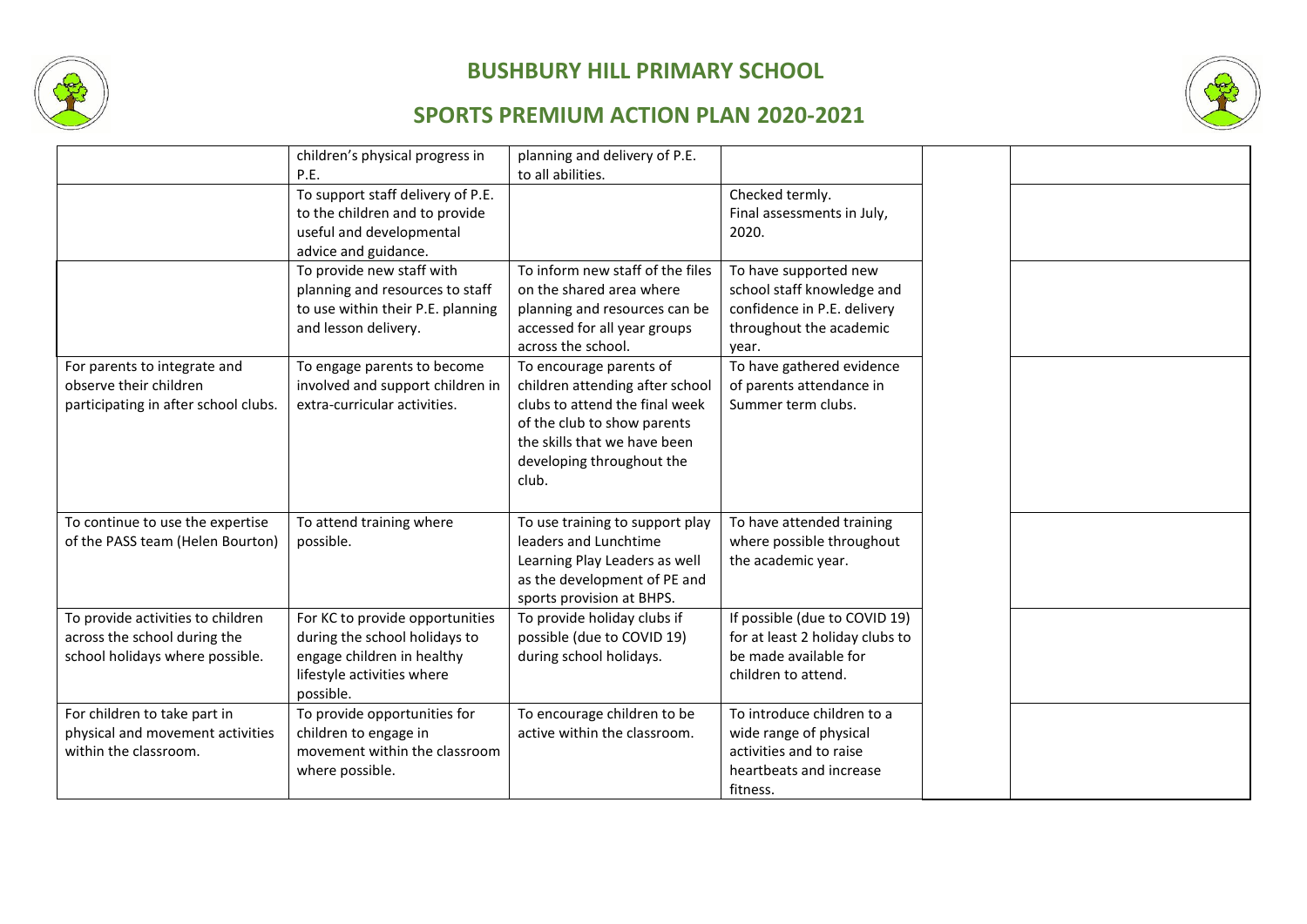



| L&M                                                                                                                                                                                                                                                                      |                                                                                                                                                                                         |                                                                                                                                                                                                                                                                            |                                                                                                                                                                                                                                                                                                                                                                                                 |                  |                   |
|--------------------------------------------------------------------------------------------------------------------------------------------------------------------------------------------------------------------------------------------------------------------------|-----------------------------------------------------------------------------------------------------------------------------------------------------------------------------------------|----------------------------------------------------------------------------------------------------------------------------------------------------------------------------------------------------------------------------------------------------------------------------|-------------------------------------------------------------------------------------------------------------------------------------------------------------------------------------------------------------------------------------------------------------------------------------------------------------------------------------------------------------------------------------------------|------------------|-------------------|
| <b>PRIORITY</b>                                                                                                                                                                                                                                                          | <b>ACTION</b>                                                                                                                                                                           | <b>TARGET</b>                                                                                                                                                                                                                                                              | <b>SUCCESS CRITERIA WITH</b>                                                                                                                                                                                                                                                                                                                                                                    | <b>FINANCIAL</b> | <b>EVALUATION</b> |
|                                                                                                                                                                                                                                                                          |                                                                                                                                                                                         |                                                                                                                                                                                                                                                                            | <b>DATES TO BE ACHIEVED</b>                                                                                                                                                                                                                                                                                                                                                                     | <b>BREAKDOWN</b> |                   |
| For KC to work closely with<br>Sporting Schools to deliver 4<br>weekly extra-curricular activities<br>to children across the school and<br>to also engage parents in a parent<br>session in the Summer term                                                              | To provide four weekly after<br>school clubs to 270 children<br>throughout Reception to Year 6<br>children, four of which to<br>encourage parental<br>engagement in the Summer<br>term. | To encourage the number of<br>children attending after school<br>clubs throughout the year to<br>maintain their attendance.<br>Throughout Autumn term,<br>children to attend after school<br>clubs within their year group<br>'bubbles'. To be revised for<br>Spring Term. | For the number of children<br>that attend clubs to be<br>maintained throughout the<br>half termly club.                                                                                                                                                                                                                                                                                         |                  |                   |
| For KC to work closely with 10<br>staff to plan and deliver the P.E.<br>curriculum to all year groups in<br>the school and to provide<br>valuable CPD for staff<br>development to work towards<br>decreasing the schools 'very<br>overweight and obese' obesity<br>data. | To support staff with lesson<br>delivery as needed.                                                                                                                                     | To improve staff confidence<br>with delivering P.E. lessons.                                                                                                                                                                                                               | To see an improvement in<br>the impact of staff delivery<br>of lessons through final<br>assessments.                                                                                                                                                                                                                                                                                            | £5,900           |                   |
| For KC to gain knowledge of<br>changes to school competitions<br>and School Games Mark to<br>improve provisions and<br>opportunities for children to<br>compete in sports activities.                                                                                    | To make additional and<br>sustainable improvements to<br>the quality of PE and sport<br>schools offer.                                                                                  | To meet with knowledgeable<br>professionals and implement<br>their suggestions and follow<br>their guidance and advice.                                                                                                                                                    | To recover, develop and add<br>to the PE, physical activity<br>and sport activities that<br><b>Bushbury Hill Primary school</b><br>already offers and build<br>capacity and capability<br>within the school to ensure<br>that improvements made<br>now will benefit pupils<br>joining the school in future<br>years, and to raise the<br>profile of PE and sport<br>across the school as a tool |                  |                   |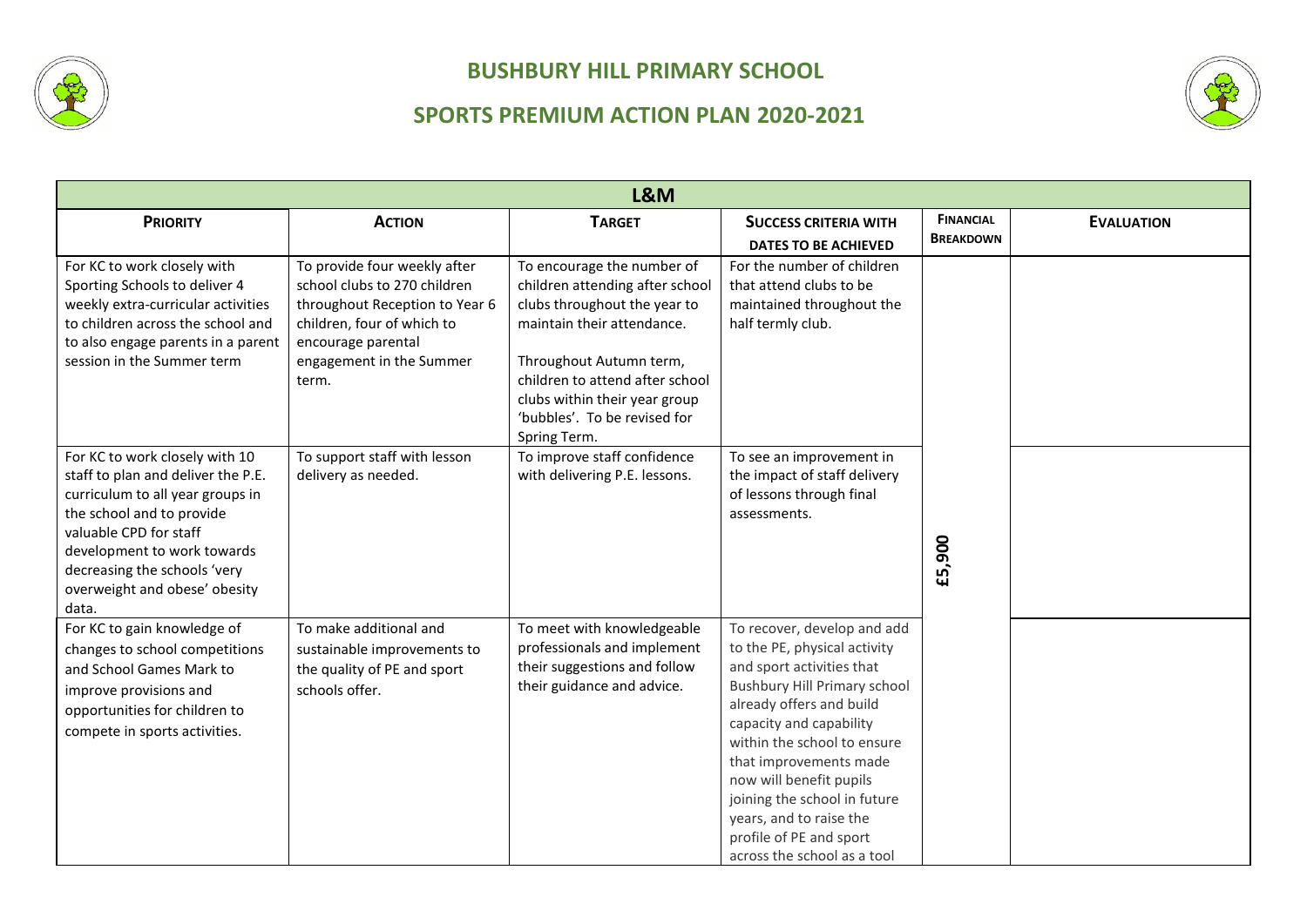



|                                                                                                                                                                         |                                                                                                                                                                       |                                                         | for whole-school<br>improvement.                                                                                                                                                                                                    |  |
|-------------------------------------------------------------------------------------------------------------------------------------------------------------------------|-----------------------------------------------------------------------------------------------------------------------------------------------------------------------|---------------------------------------------------------|-------------------------------------------------------------------------------------------------------------------------------------------------------------------------------------------------------------------------------------|--|
| To develop the role of the PE<br>subject leader and ensure they<br>are equipped to support other<br>staff to confidently deliver an<br>inspiring, enriching curriculum. | For KC to attend CPD.                                                                                                                                                 | For KC to support staff.                                | For KC to have increased<br>knowledge and skills to<br>enable lessons are taught<br>with skill and confidence to<br>enable children are taught a<br>curriculum which builds on<br>previous learning and<br>extends their knowledge. |  |
| To ensure staff are able to<br>support children with home<br>learning challenges and tasks.                                                                             | Share links and resources across<br>all PE curriculum areas with<br>teaching staff, which can then<br>be shared in the event of their<br>class bubble self-isolating. | Within Autumn Term 1, links<br>to be shared with staff. |                                                                                                                                                                                                                                     |  |

| <b>CURRICULUM</b>                                                                                                                                     |                                                                                                                                                        |                                                                                                                                 |                                                                                                                                                                                                           |                                      |                   |
|-------------------------------------------------------------------------------------------------------------------------------------------------------|--------------------------------------------------------------------------------------------------------------------------------------------------------|---------------------------------------------------------------------------------------------------------------------------------|-----------------------------------------------------------------------------------------------------------------------------------------------------------------------------------------------------------|--------------------------------------|-------------------|
| <b>PRIORITY</b>                                                                                                                                       | <b>ACTION</b>                                                                                                                                          | <b>TARGET</b>                                                                                                                   | <b>SUCCESS CRITERIA WITH</b><br><b>DATES TO BE ACHIEVED</b>                                                                                                                                               | <b>FINANCIAL</b><br><b>BREAKDOWN</b> | <b>EVALUATION</b> |
| To secure the implementation of<br>the schemes of work with<br>teaching staff to plan and deliver<br>high quality lessons to KS1 and<br>KS2 children. | To continue to develop<br>confident staff who can deliver<br>a range of P.E. lessons to<br>children across the school.                                 | To continue to implement CPD<br>to deliver quality P.E. lessons,<br>especially in invasion games<br>and small game competition. | To support staff and assess<br>the impact CPD has had on<br>the teachers and children, as<br>well as observe the impact<br>the planning and resources<br>provided to staff is having on<br>P.E. delivery. | <b>P</b><br>ഥ                        |                   |
| To ensure new staff and staff new<br>to key stages are familiar with the<br>new P.E. expectations in their<br>year group.                             | To continue to gain an<br>abundance of ideas and<br>resources from our P.E.<br>supporters (PASS team) to aid<br>the delivery of P.E. across<br>school. |                                                                                                                                 |                                                                                                                                                                                                           | −<br>$\mathbf{u}$                    |                   |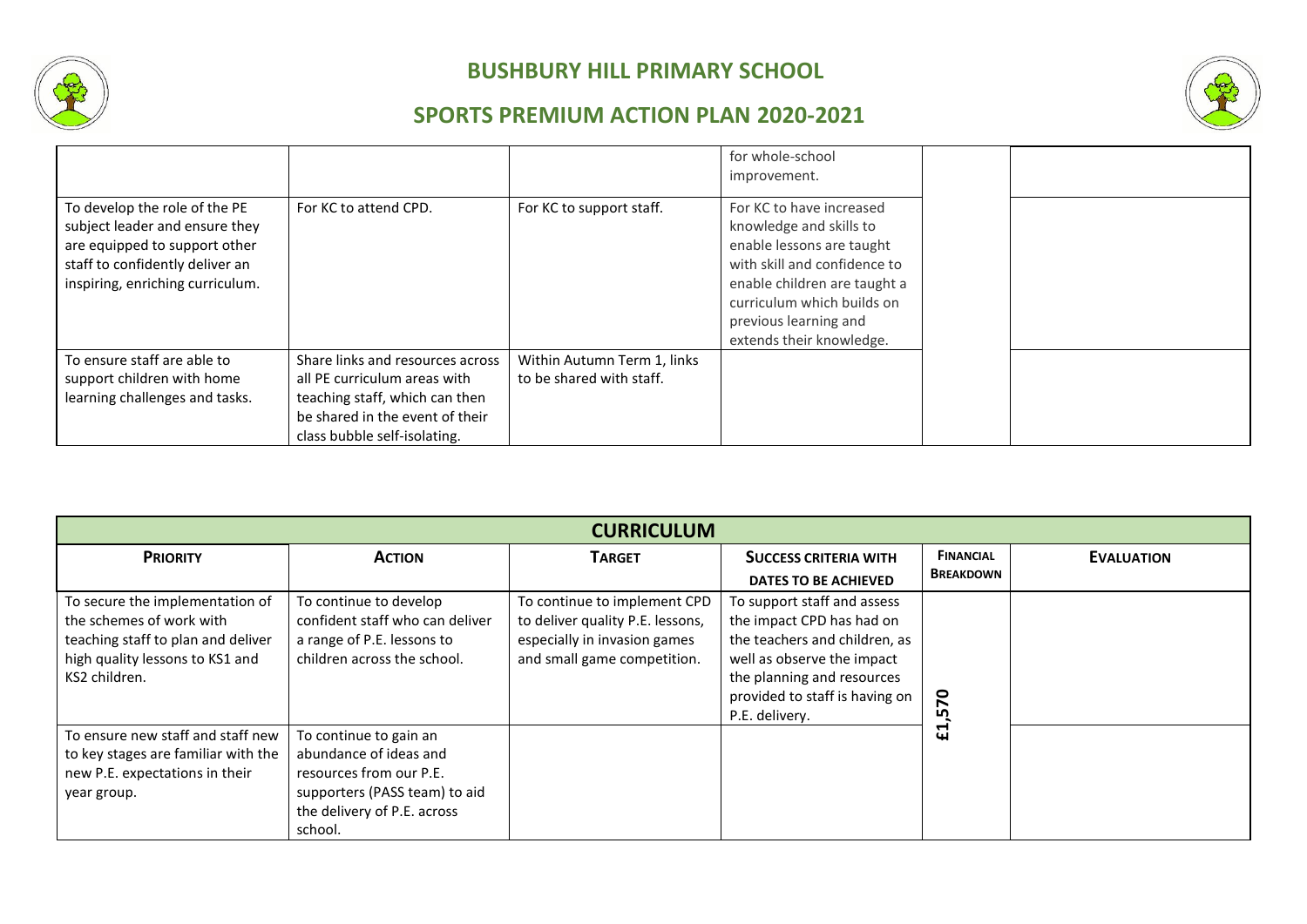



| <b>TEACHING AND LEARNING</b>                                                                                                                                                                           |                                                                                                                                                                          |                                                                                                    |                                                                                                                                                                                             |                                      |                   |
|--------------------------------------------------------------------------------------------------------------------------------------------------------------------------------------------------------|--------------------------------------------------------------------------------------------------------------------------------------------------------------------------|----------------------------------------------------------------------------------------------------|---------------------------------------------------------------------------------------------------------------------------------------------------------------------------------------------|--------------------------------------|-------------------|
| <b>PRIORITY</b>                                                                                                                                                                                        | <b>ACTION</b>                                                                                                                                                            | <b>TARGET</b>                                                                                      | <b>SUCCESS CRITERIA WITH</b><br>DATES TO BE ACHIEVED                                                                                                                                        | <b>FINANCIAL</b><br><b>BREAKDOWN</b> | <b>EVALUATION</b> |
| For all teaching staff to deliver<br>high quality lessons, which cover<br>skill-based lessons, invasion,<br>gymnastics, dance and health and<br>fitness to enable more teams to<br>access competition. | To continue to improve the<br>teaching and learning of P.E.<br>across the school, particularly in<br>dance and gymnastics.                                               | To monitor the impact CPD is<br>having on the children's<br>physical knowledge and<br>development. | To observe monitor the<br>impact CPD is having on the<br>teacher's knowledge and<br>delivery and the children's<br>physical progress to be<br>reflected in final<br>assessments, July 2021. |                                      |                   |
|                                                                                                                                                                                                        | To continue to develop the<br>confidence of staff in using the<br>planning and resources<br>provided in 2019-2020<br>academic year and the delivery<br>of their lessons. |                                                                                                    |                                                                                                                                                                                             | £500                                 |                   |

| <b>SWIMMING TARGETS WITHIN THE CURRENT 2020-21 COHORT:</b>                                                       |       |  |  |  |
|------------------------------------------------------------------------------------------------------------------|-------|--|--|--|
| When able to do so, this will focus on the current Year 4 cohort.                                                |       |  |  |  |
| From the previous year (2019-2020), we would like to increase the pupil's ability to meet all 3 criteria         |       |  |  |  |
| for NC:                                                                                                          |       |  |  |  |
| 66% children to swim competently, confidently and proficiently over a distance of at least 25 metres.<br>$\circ$ | £3000 |  |  |  |
| 66% children to use a range of strokes effectively.<br>$\circ$                                                   |       |  |  |  |
| 59% children to perform safe self-rescue in different water-based situations.<br>О                               |       |  |  |  |